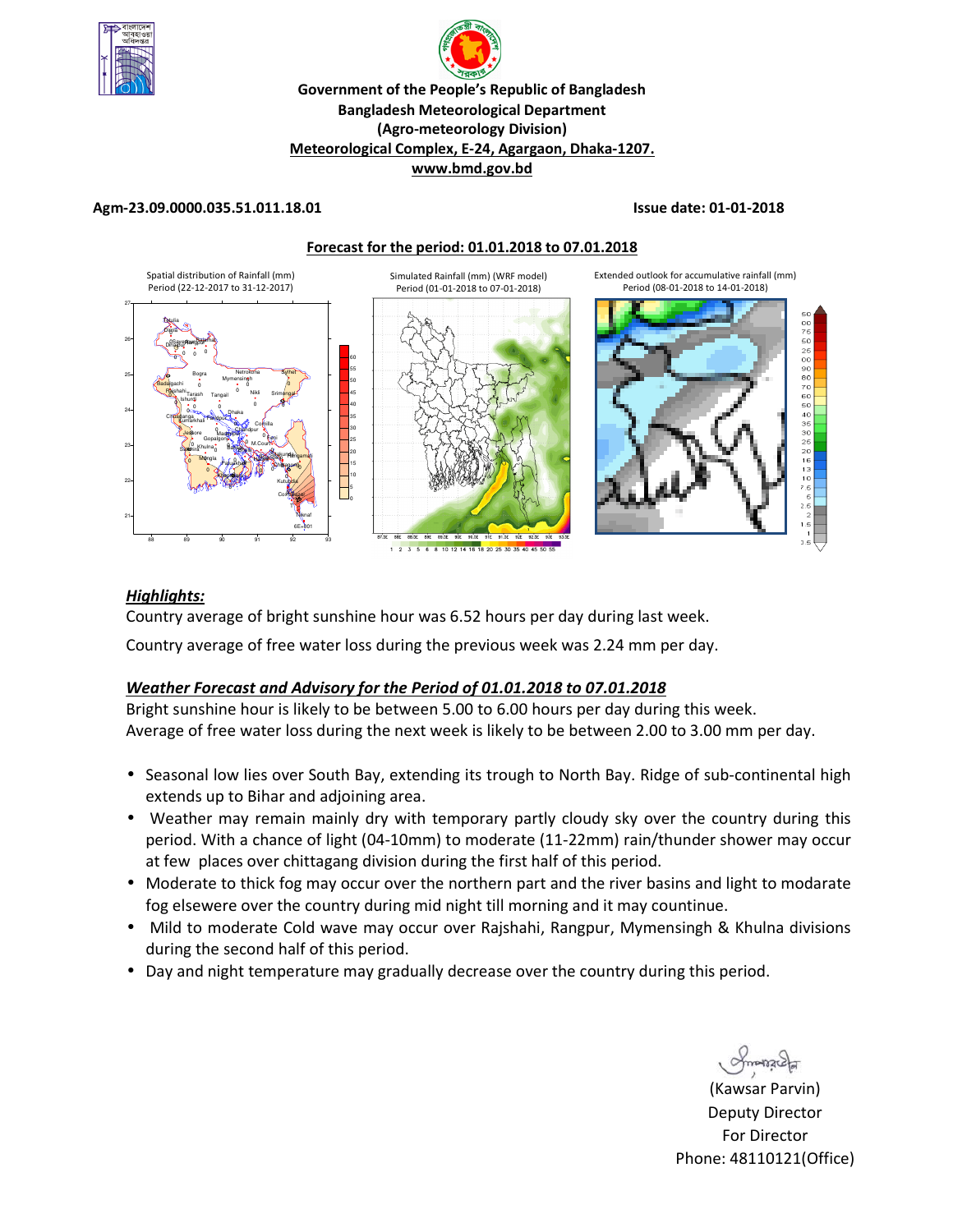#### *Short Weather description Period: 22.12.2017 to 31.12.2017*

## *Maximum And Minimum Temperature (Range and Extreme)*

| <b>Divisions</b> | Maximum<br>temperature<br>range in <sup>O</sup> C |                |                          |              | Highest maximum<br>temperature in <sup>0</sup> C |      |                |      | Minimum<br>temperature<br>Range in <sup>O</sup> C | Lowest minimum<br>temperature in $^0C$ |                      |  |
|------------------|---------------------------------------------------|----------------|--------------------------|--------------|--------------------------------------------------|------|----------------|------|---------------------------------------------------|----------------------------------------|----------------------|--|
| <b>Dhaka</b>     | 24.0                                              |                | $-29.1$                  | $^{\circ}$ c | Dhaka                                            | 24.0 | $^{\circ}$ c   | 12.8 | 17.3 <sup>0</sup> C                               | Gopalgoni                              | °c<br>12.8           |  |
| Mymensingh 25.2  |                                                   |                | $-28.8\text{ °C}$        |              | Mymensingh                                       | 25.2 | $^{\circ}$ c   | 12.4 | 16.2 $^{\circ}$ C                                 | Mymensingh                             | °c<br>12.4           |  |
| Chittagong       | 25.0                                              |                | $-31.8\text{ }^{\circ}C$ |              | Sitakunda& Teknaf                                | 25.0 | °c             | 12.5 | $\overline{21.3}$ <sup>o</sup> C                  | Sitakunda                              | 12.5 $\degree$ C     |  |
| Sylhet           | 26.0                                              |                | $-30.2 \text{ °C}$       |              | Sylhet                                           | 26.0 | °c             | 11.3 | 16.6 $^{\circ}$ C                                 | Srimangal                              | $11.3 \text{ °C}$    |  |
| Rajshahi         | 18.7                                              | $\blacksquare$ | 28.5 $^{\circ}$ C        |              | Bogra                                            | 18.7 | °c             | 11.0 | 15.5 <sup>o</sup> C                               | Ishurdi                                | °c<br>11.0           |  |
| Rangpur          | 21.3                                              |                | $-27.7\text{ }^{\circ}C$ |              | Rangpur & Dinajpur                               | 21.3 | $^{\circ}$ c   | 9.4  | 15.0 $\degree$ C                                  | Tetulia                                | °c<br>9.4            |  |
| Khulna           | 22.6                                              |                | $-28.0$                  | $-0$ C       | <b>Jessore</b>                                   | 22.6 | $^0$ C         | 10.8 | 15.6 $^{\circ}$ C                                 | Chuadanga                              | 10.8 <sup>o</sup> C  |  |
| Barisal          | 25.4                                              |                | $-29.2$ <sup>0</sup> C   |              | <b>Barisal</b>                                   | 25.4 | $\overline{c}$ | 13.8 | $16.4 \text{ °C}$                                 | Barisal & Bhola                        | $^{\circ}$ c<br>13.8 |  |

#### Dhaka | 000 | 4 | 26 | 00 | 094 | 048 | 27.0 | 25.5 |16.2 | 13.7 Faridpur | 000 | 3| -100 | 00 | 096 | 084 | 26.5 | 24.8 14.3 | 13.1 Madaripur | 000 | 2| -100 | 00 | 098 | 043 | 26.9 | 25.6| 14.5 | 13.1 Nikli | 000 | \*\*| \*\*\* | 00 | 098 | 056 | 26.4 | \*\*| 16.0 | \*\* Tangail | 000 | 5| -100 | 00 | 097 | 054 | 26.8 | 24.7| 14.0 | 12.3 Gopalgonj | 000 | \*\*| \*\*\* | 00 | 097 | 052 | 26.0 | \*\*| 13.9 | \*\* Mymensingh 000 3 \*\*\* 00 098 053 27.2 25.1 14.6 12.6 Netrokona | 000 | \*\*| \*\*\* | 00 | 098 | 051 | 27.1 | \*\*| 14.9 | \*\* Chittagong | 000 | 11 \*\*\* | 00 | \*\* | \*\* | \*\* | 26.6| \*\* | 14.8 Sitakunda | 000 | 11 \*\*\* | 00 | \*\* | \*\* | \*\* | 26.8| \*\* | 12.9 Rangamati | 000 | 2| -100 | 00 | \*\* | \*\* | \*\* | 25.8| \*\* | 14.5 Cox'sBazar | T | 3| \*\*\* | 00 | 094 | 050 | 28.9 | 27.3 | 18.3 | 16.1 Teknaf | 060 | 2| \*\*\* | 01 | \*\* | \*\* | \*\* | 27.5| \*\* | 16.0 Hatiya | 000 | 2| -100 | 00 | \*\* | \*\* | \*\* | 25.6| \*\* | 15.3 Sandwip | 000 | 1| -100 | 00 | \*\* | \*\* | \*\* | 25.8| \*\* | 15.1 Kutubdia | 000 | 1 | -100 | 00 | \*\* | \*\* | 26.5 | \*\* | 15.8 Feni 000 1 -100 00 098 046 28.2 26.3 15.1 13.4 M.Court | 000 | 1| -100 | 00 | \*\* | \*\* | \*\* | 25.3| \*\* | 14.6 Chandpur | 000 | 2 | -100 | 00 | \*\* | \*\* | \*\* | 25.2 \*\* | 14.2 Comilla 000 2 -100 00 097 050 27.1 25.7 16.1 12.6 Sylhet | 000 | 3| -100 | 00 | 093 | 045 | 28.2 | 25.8 15.7 | 13.6 Srimongal | 000 | 4 | -100 | 00 | 99 | 041 | 28.5 | 25.7 | 12.5 | 11.0 Rajshahi 000 4 \*\*\* 00 099 052 26.0 24.4 12.9 11.8 Bogra | 000 | 3| \*\*\* | 00 | 099 | 040 | 26.4 | 25.2| 14.4 | 12.7 Ishurdi 000 4 \*\*\* 00 100 038 25.8 24.8 12.7 11.3 Badalgachi | 000 | \*\*| \*\*\* | 00 | 100 | 045 | 24.9 | \*\*| 13.0 | \*\* Tarash | 000 | \*\*| \*\*\* | 00 | 099 | 041 | 24.9 | \*\*| 14.0 | \*\* Rangpur 000 3 \*\*\* 00 99 50 26 24.0 14 12.0 Dinajpur 000 3 \*\*\* 00 097 054 25.6 23.9 12.8 11.2 Sayedpur | 000 | \*\*| \*\*\* | 00 | 097 | 057 | 26.4 | \*\*| 13.3 | \*\* Rajarhat | 000 | \*\*| \*\*\* | 00 | 098 | 054 | 26.1 | \*\*| 12.7 | \*\* Tetulia | 000 | \*\*| \*\*\* | 00 | 098 | 042 | 26.2 | \*\*| 11.4 | \*\* Dimla | 000 | \*\*| \*\*\* | 00 | 097 | 049 | 26.2 | \*\*| 13.0 | \*\* Khulna | 000 | 1 1| -100 | 00 | 098 | 056 | 26.4 | 25.7 14.6 | 12.9 Mongla | 000 | \*\*| \*\*\* | 00 | 98 | 56 | 26 | \*\*| 16 | \*\* Jessore | 000 | 3| -100 | 00 | \*\* | \*\* | \*\* | 25.9| \*\* | 11.6 Chuadanga 000 6 \*\*\* 00 98 55 26 25.0 12 11.7 Satkhira | 000 | 2| -100 | 00 | 099 | 044 | 26.4 | 25.9| 12.7 | 12.2 Kumarkhali | 000 | \*\* | \*\*\* | 00 | 092 | 079 | 25.5 | \*\* 14.4 | \*\* Barisal 000 1 -100 00 100 052 27.3 25.8 14.5 12.5 Bhola | 000 | 1| -100 | 00 | 99 | 55 | 27 | 25.9| 15 | 13.4 Patuakhali | 000 | 2 -100 | 00 | 100 | 058 | 27.1 | 25.9 15.8 | 14.1 **A verage M ax H umidity in % T o tal R ainfall in (mm) A verage N o rmal M ax. temp in °C A verage M in. temp in ° C N o rmal R ainfall in (mm) D eviatio n in % A verage M in H umidity in % A verage M ax. temp in °C T o tal R ainy days N ame o f the Statio n s N ame o f the D ivisio ns**

### *:Rainfall analysis and average temperature:-*

Khepupara 000 3 -100 00 099 049 27.5 26.2 15.1 14.2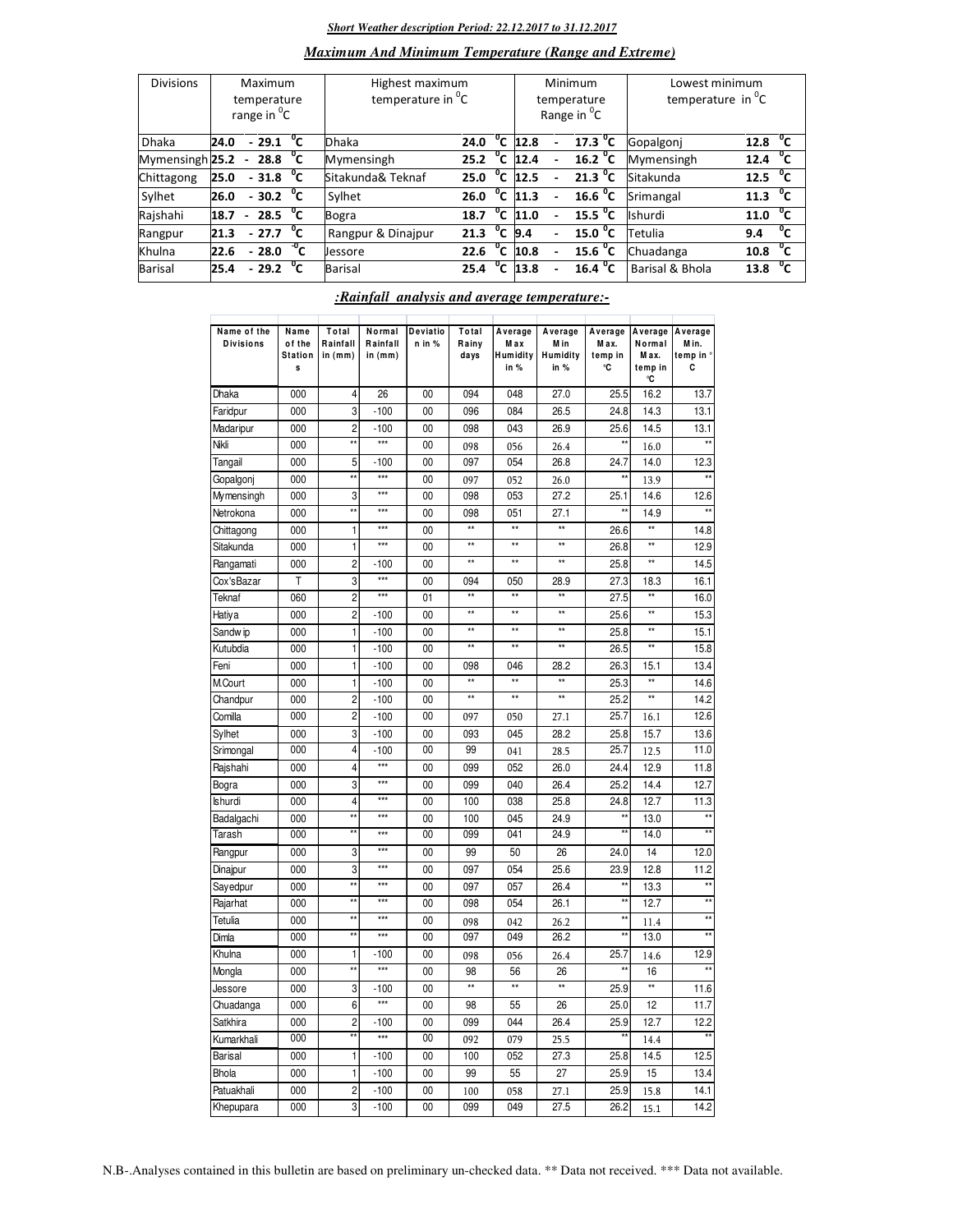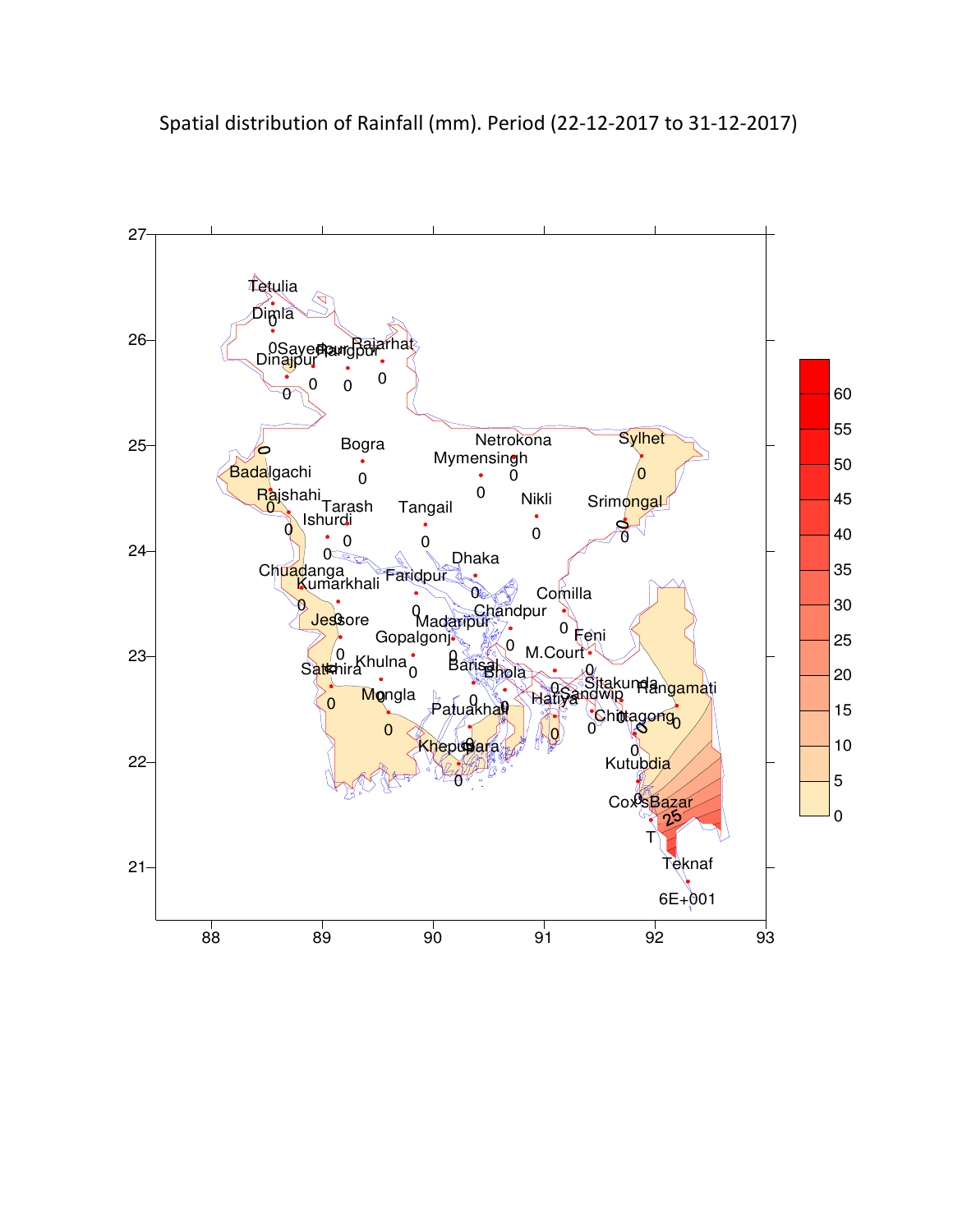



# গণপ্রজাতন্ত্রী বাংলাদেশ সরকার বাংলাদেশ আবহাওয়া অধিদপ্তর কৃষি আবহাওয়া মহাশাখা আবহাওয়া ভবন, ই-২৪, আগারগাঁও, ঢাকা-১২০৭। www.bmd.gov.bd

## এজিএম-২৩.০৯.০০০০.০৩৫.৫১.০১১.১৮.০১

# তারিখ: ০১-০১-২০১৮ খ্রিঃ





# প্ৰধান বৈশিষ্ট্য সমূহঃ-

গত সপ্তাহে দেশের দৈনিক উজ্জল সূর্যকিরণ কালের গড় ৬.৫২ ঘন্টা ছিল । গত সপ্তাহে দেশের দৈনিক বাষ্পীভবনের গড ২.২৪ মিঃ মিঃ ছিল।

# আবহাওয়ার পূর্বাভাসঃ- ০১-০১-২০১৮ থেকে ০৭-০১-২০১৮ ইং পর্যন্ত।

এ সপ্তাহে দৈনিক উজ্জুল সূর্য কিরণ কাল ৫.০০ থেকে ৬.০০ ঘন্টার মধ্যে থাকতে পারে । আগামী সপ্তাহের বাষ্পীভবনের দৈনিক গড় ২.০০ মিঃ মিঃ থেকে ৩.০০ মিঃ মিঃ থাকতে পারে।

- মৌসুমী লঘুচাপ দক্ষিণ বঙ্গোপসাগরে অবস্থান করছে, যার বর্ধিতাংশ উত্তর বঙ্গোপসাগর পর্যন্ত বিস্তৃত রয়েছে। উপ-মহাদেশীয় উচ্চচাপ বলয়ের বর্ধিতাংশ বিহার এবং তৎসংলগ্ন এলাকা পর্যন্ত বিস্তৃত রয়েছে।
- এ সময়ে আকাশ অস্থায়ীভাবে অংশিক মেঘলাসহ আবহাওয়া প্রধানতঃ শুষ্ক থাকতে পারে। সেই সাথে এ সময়ের প্রথমার্ধে চট্রগ্রাম বিভাগের কিছু কিছু স্থানে হাল্কা (০৪-১০ মি.মি.) থেকে মাঝারী (১১-২২ মি.মি.) ধরনের বৃষ্টি/বজ্রসহ বৃষ্টি হতে পারে।
- এ সময়ে দেশের মধ্য রাত হতে সকাল পর্যন্ত উত্তরাঞ্চল এবং নদী অববাহিকায় মাঝারী থেকে ভারী এবং দেশের অন্যত্র হাল্কা থেকে মাঝারী ধরনের কুয়াশা পড়তে পারে এবং তা অব্যহত থাকবে।
- এ সময়ের দ্বিতীয়ার্ধে রাজশাহী, রংপুর, ময়মনসিংহ ও খুলনা বিভাগের উপর দিয়ে মৃদু থেকে মাঝারি ধরনের শৈত্যপ্রবাহ বয়ে যেতে পারে।
- এ সময়ে সারাদেশে দিন এবং রাতের তাপমাত্রা ক্রমান্বয়ে হ্রাস পেতে পারে।

(কাওসার পারভীন) উপপরিচালক পরিচালকের পক্ষে ফোনঃ ৪৮১১০১২১(দপ্তর)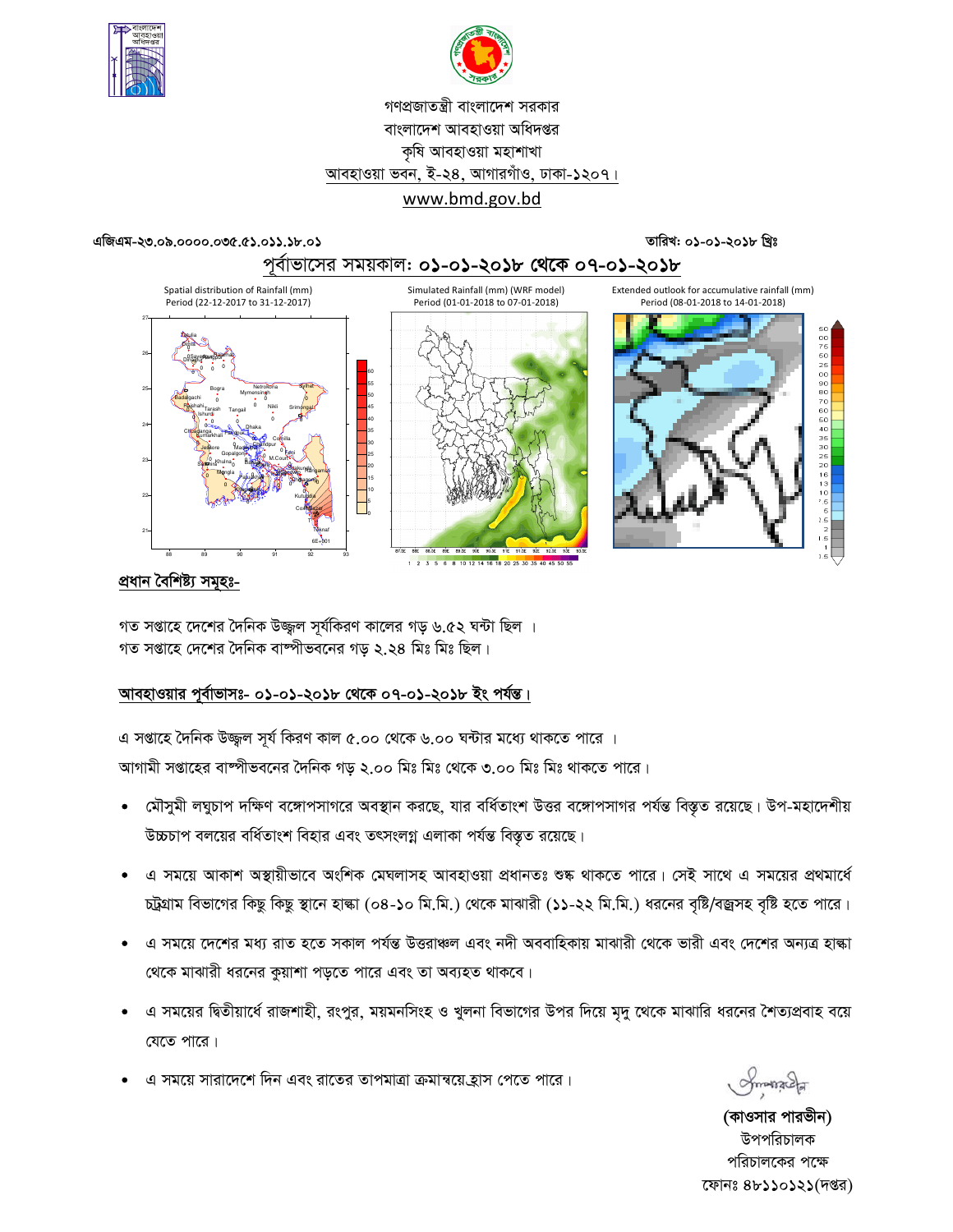### সংক্ষিপ্ত আবহাওয়া বিবরণী, সময়: ২২.১২.২০১৭ থেকে ৩১.১২.২০১৭  $=$   $\alpha$  <del>and  $\beta$  an</del>  $=$

| $7(9)$ $\%$ $0.9$ $\%$<br>וצומיוש |      |                               |                |                      |                          |                       |                                     |                        |               |              |                                  |
|-----------------------------------|------|-------------------------------|----------------|----------------------|--------------------------|-----------------------|-------------------------------------|------------------------|---------------|--------------|----------------------------------|
| বিভাগ                             |      | সৰ্বোচ্ছ তাপমাত্ৰাৰ           |                | সৰ্বোচ্ছ ত্ৰাপমাত্ৰা |                          | সর্বোনিম্ন তাপমাত্রার |                                     | সর্বোনিম্ন তাপমাত্রা   |               |              |                                  |
|                                   |      | <i>পরিসর <sup>৩</sup></i> সেঃ |                |                      |                          |                       | <i><b>পরিসর <sup>0</sup>(সং</b></i> |                        |               | $^\circ$ সেঃ |                                  |
| ঢাকা                              | ২৪.০ | - <b>২৯.১</b> ° সেঃ           |                | ঢাকা                 | ২৪.০ °মেঃ <b>১</b> ২.৮   |                       | $-59.0$                             | $\degree$ (X $\degree$ | গোপালগঞ্জ     |              | <b>১২.৮</b> ° সেঃ                |
| ময়মনসিংহ                         | ২৫.২ | <b>২৮.৮</b> ° সেঃ             |                | মায়মনসিংহ           | ২৫.২ ° সেঃ <b>১</b> ২.৪  |                       | - ১৬.২                              | ੰ (ਸ $\degree$         | ময়মনসিংহ     |              | $52.8$ °সেঃ                      |
| চট্টগ্ৰাম                         | ২৫.০ | - ৩১.৮                        | $^{\circ}$ সেঃ | সীতাকুডু ও টেকনাফ    | ২৫.০ ° মেঃ <b>১</b> ২.৫  |                       | - ২১.৩                              | $\degree$ (সঃ          | সীতাকুড       |              | ১২.৫ ° সেঃ                       |
| সিলেট                             | ২৬.০ | - ৩০.২ °সেঃ                   |                | সিলেট                | ২৬.০ ° সেঃ <b>১১</b> .৩  |                       | - ১৬.৬                              | $\degree$ (সঃ          | শ্ৰীমঙ্গল     |              | $33.0^\circ$ সেঃ                 |
| রাজশাহী                           | 55.9 | ২৮.৫ ° সেঃ                    |                | বণ্ডডা               | $5b.9°$ (সঃ $5.0°$       |                       | - ১৫.৫                              | $\degree$ (সঃ          | ঈশ্বদী        |              | $55.0 °(T)$ ঃ                    |
| রংপৃর                             | ২১.৩ | - ২৭.৭ $\degree$ সেঃ          |                | রংপুর ও তেতুঁলিয়া   | ২১.৩ ° সেঃ               | ৯.৪                   | - ১৫.০                              | $\degree$ মেঃ          | তেতুঁলিয়া    | ৯.৪          | $^{\circ}$ (সঃ                   |
| খুলনা                             | ২২.৬ | - ২৮.০ °সেঃ                   |                | যশোর                 | ২২.৬ ° সেঃ               | ১০.৮                  | - ১৫.৬                              | $^{\circ}$ সেঃ         | চয়াডাঙ্গা    |              | $\mathcal{S}$ ০.৮ $^{\circ}$ (সঃ |
| বরিশাল                            | ২৫.৪ | - ২৯.২ ° সেঃ                  |                | বরিশাল               | ২৫.৪ $^{\circ}$ (সঃ ১৩.৮ |                       | - ১৬.৪                              | $\degree$ মেঃ          | ররিশাল ও ভোলা |              | $50.5^\circ$ প্রেঃ               |

# বৃষ্টিশাত বিশ্লেষৰ এবং স্বাভাবিক তাপমাত্ৰা -

| বিভাগের নাম         | স্টেশনের নাম           | মোট                   | ষাভাবিক                | বিছ্যুতি(%)  | মোট                      | সৰ্বোচ্ছ          | সৰ্বোনিম্ন      | গড় সৰ্বোচ্ছ               | গড                  | সৰ্বোনিম্ন      | সৰ্বোনিম্ন                |
|---------------------|------------------------|-----------------------|------------------------|--------------|--------------------------|-------------------|-----------------|----------------------------|---------------------|-----------------|---------------------------|
|                     |                        | বৃষ্টিশাত<br>(মিঃমিঃ) | বৃষ্টিপাত<br>( মিঃমিঃ) |              | বৃষ্টিশাতের<br>দিন       | গড আদ্রতা<br>( %) | আদ্ৰতা          | তাপমাত্রা<br>( ডিগ্ৰী সেঃ) | ষভাবিক<br>তাপমাত্রা | গড<br>তাপমাত্রা | ষাভাবিক<br>গড             |
|                     |                        |                       |                        |              |                          |                   | ( %)            |                            | ( ডিগ্ৰী সেঃ)       | (ডিগ্ৰী         | তাপমাত্রা(<br>ডিগ্ৰী সেঃ) |
| ঢাকা                | ঢাকা                   | 000                   | 8                      | ২৬           | $^{\circ}$               | ం ని8             | 08 <sub>b</sub> | ২৭.০                       | ২৫.৫                | সেঃ)<br>১৬.২    | 30.9                      |
|                     | ফরিদপুর                | 000                   | ৩                      | -200         | $^{\circ}$               | ০৯৬               | ob8             | ২৬.৫                       | 28.b                | 58.0            | 50.5                      |
|                     | মাদারীপুর              | 000                   | $\ddot{\phantom{0}}$   | -200         | 0 <sup>o</sup>           | ০৯৮               | 080             | ২৬.৯                       | ২৫.৬                | 38.0            | 50.5                      |
|                     | নিকলী                  | 000                   | **                     | ***          | $^{\circ}$               | ০৯৮               | ০৫৬             | ২৬.৪                       | $**$                | ১৬.০            | $\ast$                    |
|                     | টাঙ্গাইল               | 000                   | ¢                      | -200         | $^{\circ}$               | ০৯৭               | 0@8             | ২৬.৮                       | २8.१                | 58.0            | ১২.৩                      |
|                     | গোপালগজ্ঞ              | 000                   | **                     | ***          | $^{oo}$                  | ০৯৭               | ০৫২             | ২৬.০                       | **                  | ১৩.৯            | $\ast\ast$                |
| <u>स्</u> यस नगिः श | ময়মনসিংহ              | 000                   | ৩                      | ***          | $^{\circ}$               | ০৯৮               | ০৫৩             | ২৭.২                       | ২৫.১                | 38.5            | ১২.৬                      |
|                     | নেত্ৰকোনা              | 000                   | **                     | ***          | $^{oo}$                  | ০৯৮               | ০৫১             | ২৭.১                       | **                  | 58.5            | $**$                      |
| চট্ৰগ্ৰাম           | ঢট্টগ্ৰাম              | 000                   | د                      | ***          | $\circ$                  | **                | **              | **                         | ২৬.৬                | **              | 58.5                      |
|                     | সীতাকুন্ড              | 000                   | د                      | ***          | $^{\circ}$               | **                | $**$            | **                         | ২৬.৮                | **              | 25.5                      |
|                     | রাঙ্গামার্টি           | 000                   | ২                      | -200         | $^{oo}$                  | **                | $**$            | $* *$                      | ২৫.৮                | **              | 38.0                      |
|                     | কক্সবাজার              | ঞ                     | ৩                      | ***          | $^{\circ}$               | ం ని8             | 000             | ২৮.৯                       | ২৭.৩                | ১৮.৩            | 56.5                      |
|                     | টেকনাফ                 | ০৬০                   | ২                      | ***          | ০১                       | $**$              | $**$            | **                         | ২৭.৫                | **              | 56.0                      |
|                     | হাতিয়া                | 000                   | ২                      | -200         | $^{oo}$                  | **                | **              | **                         | ২৫.৬                | **              | ১৫.৩                      |
|                     | সন্দ্বীপ               | 000                   | د                      | -200         | $^{\circ}$               | **                | **              | **                         | ২৫.৮                | **              | 30.5                      |
|                     | কুতুবদীয়া             | 000                   | S                      | $-500$       | $^{\circ}$               | **                | $**$            | **                         | ২৬.৫                | **              | 30.5                      |
|                     | কেনী                   | 000                   | $\blacktriangleright$  | $-500$       | $^{oo}$                  | ০৯৮               | ০ $8$ ৬         | ২৮.২                       | ২৬.৩                | 30.5            | 50.8                      |
|                     | মাইজদী কোট             | 000                   | د                      | -200         | $^{\circ}$               | $**$              | **              | **                         | ২৫.৩                | **              | 38.5                      |
|                     | চাঁদপুর                | 000                   | ২                      | -200         | $^{oo}$                  | $**$              | $**$            | **                         | 20.5                | $**$            | 38.3                      |
|                     | কুমিল্লা               | 000                   | ২                      | -200         | $^{\circ}$               | ০৯৭               | 000             | 29.5                       | ২৫.৭                | ১৬.১            | 32.6                      |
| সিলেট               | সিলেট                  | 000                   | ৩                      | -200         | $^{\circ}$               | ಂನಿಲ              | 080             | ২৮.২                       | ২৫.৮                | ১৫.৭            | 30.9                      |
|                     | শ্ৰীমঙ্গল              | 000                   | 8                      | $-500$       | $^{\circ}$               | ৯৯                | 08)             | ২৮.৫                       | ২৫.৭                | ১২.৫            | 55.0                      |
| ৰাজশাহী             | রাজশাহী                | 000                   | 8                      | ***          | $^{\circ}$               | ০৯৯               | ০৫২             | ২৬.০                       | 28.8                | ১২.৯            | ১১.৮                      |
|                     | বগুড়া                 | 000                   | ৩                      | ***          | $^{\circ}$               | ০৯৯               | 080             | ২৬.৪                       | ২৫.২                | 58.8            | ১২.৭                      |
|                     | ঈশ্বরদী                | 000                   | 8                      | ***          | $^{oo}$                  | 500               | ০৩৮             | ২৫.৮                       | 28.5                | 32.9            | 33.0                      |
|                     | বদলগাছী                | 000                   | $**$                   | ***          | $^{\circ}$               | ১০০               | 080             | ২৪.৯                       | $**$                | ১৩.০            | $\ast$ $\ast$             |
|                     | তাডাশ                  | 000                   | **                     | ***          | $^{\circ}$               | ০৯৯               | 085             | ২৪.৯                       | $**$                | 58.0            | $\ast$ $\ast$             |
| রংপুর               | রংপুর                  | 000                   | ৩                      | ***          | $^{oo}$                  | ৯৯                | Q0              | ২৬                         | 28.0                | 58              | ১২.০                      |
|                     | দিনাজপুর               | 000                   | ৩                      | ***          | $^{\circ}$               | ০৯৭               | 008             | ২৫.৬                       | ২৩.৯                | 52.5            | 33.3                      |
|                     | সৈয়দপুর               | 000                   | $**$<br>**             | ***<br>***   | $^{\circ}$               | ০৯৭               | ०৫१             | ২৬.৪                       | $**$<br>**          | ১৩.৩            | $**$<br>$**$              |
|                     | রাজারহাট<br>তেতুঁলিয়া | 000                   | **                     | ***          | $\circ$                  | ০৯৮               | 0@8             | ২৬.১                       | $**$                | 32.9            | $**$                      |
|                     | ডিমলা                  | 000                   | $**$                   | ***          | $^{\circ}$<br>$\circ$    | ০৯৮               | ०४२             | ২৬.২                       | $**$                | 33.8            | $***$                     |
| থুলনা               | থুলনা                  | 000<br>000            |                        |              | $^{oo}$                  | ০৯৭<br>০৯৮        | ০8৯             | ২৬.২<br>২৬.৪               |                     | ১৩.০<br>38.6    | ১২.৯                      |
|                     | মংলা                   |                       | د<br>**                | -200<br>***  |                          |                   | ০৫৬             |                            | ২৫.৭<br>$**$        |                 | $**$                      |
|                     | যশোর                   | 000                   |                        |              | $^{\circ}$               | ৯৮<br>**          | ৫৬<br>$**$      | ২৬<br>**                   |                     | ১৬<br>$**$      |                           |
|                     | চুয়াডাঙ্গা            | 000                   | ৩                      | -200<br>***  | $^{\circ}$               |                   |                 |                            | ২৫.৯                |                 | 33.6                      |
|                     | সাতক্ষীরা              | 000<br>000            | ৬<br>ډ                 | -200         | $^{\circ}$<br>$^{\circ}$ | ৯৮<br>০৯৯         | œ<br>088        | ২৬                         | ২৫.০                | ১২<br>32.9      | 33.9<br>32.3              |
|                     | কুমারথালী              | 000                   | **                     | ***          | $^{oo}$                  | ০৯২               | ০৭৯             | ২৬.৪<br>20.0               | ২৫.৯<br>$**$        | 58.8            | $**$                      |
| ববিশাল              | বরিশাল                 | 000                   | د                      |              | $^{\circ}$               | 500               | ০৫২             | ২৭.৩                       | ২৫.৮                | 38.0            | ১২.৫                      |
|                     | ভোলা                   | 000                   | ډ                      | -১০০<br>-200 | $^{\circ}$               | ৯৯                | ¢¢              | ২৭                         | ২৫.৯                | ১৫              | 50.8                      |
|                     | পটুয়াথালী             | 000                   | ২                      | $-500$       | $^{\circ}$               | 500               | 000             | ২৭.১                       | ২৫.৯                | 30.5            | 58.5                      |
|                     | থেপুণাড়া              | 000                   | ৩                      | -১০০         | oo                       | ০৯৯               | 08 <sub>0</sub> | ২৭.৫                       | ২৬.২                | 30.5            | 38.3                      |
|                     |                        |                       |                        |              |                          |                   |                 |                            |                     |                 |                           |

N.B.Analyses contained in this bulletin are based on preliminary un-checked data. \*\* Data not received. \*\*\* Data not available.